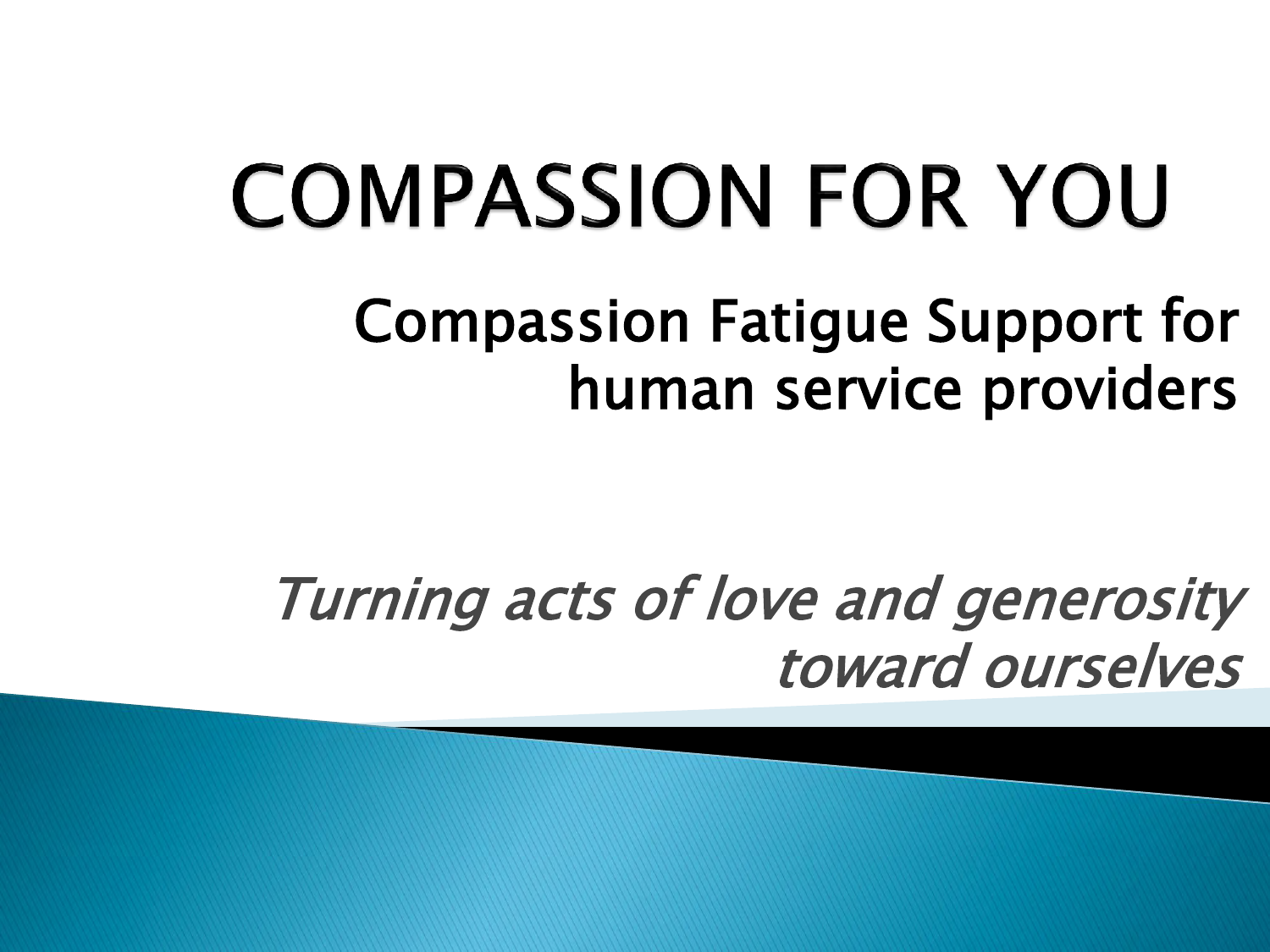# **MY INFO**

#### Christa Dales Donnelly

- $\triangleright$  TEXT 613-812-2250
- ▶ TWEET christadonnelly@compassionfy
- EMAIL [cdalesdonnelly@cogeco.ca](mailto:cdalesdonnelly@cogeco.ca)
- WEBSITE
	- [www.compassionforyou.vpweb.ca](http://www.compassionforyou.vpweb.ca/)
- **Leave note on table**

"Real listening is when you are willing to let the other person change you." Alan Alda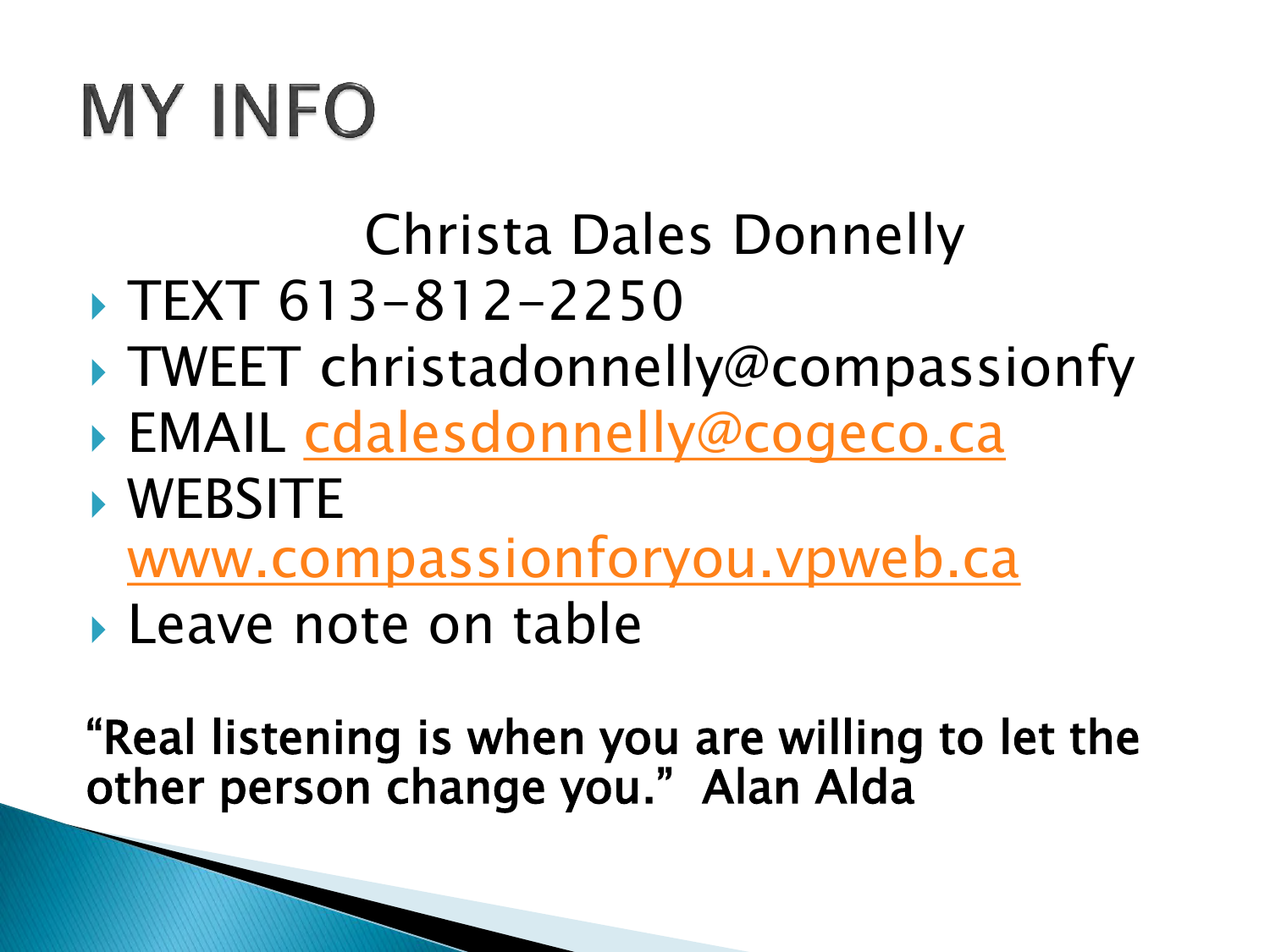What do these terms, compassion fatigue, vicarious trauma and burnout meant to you?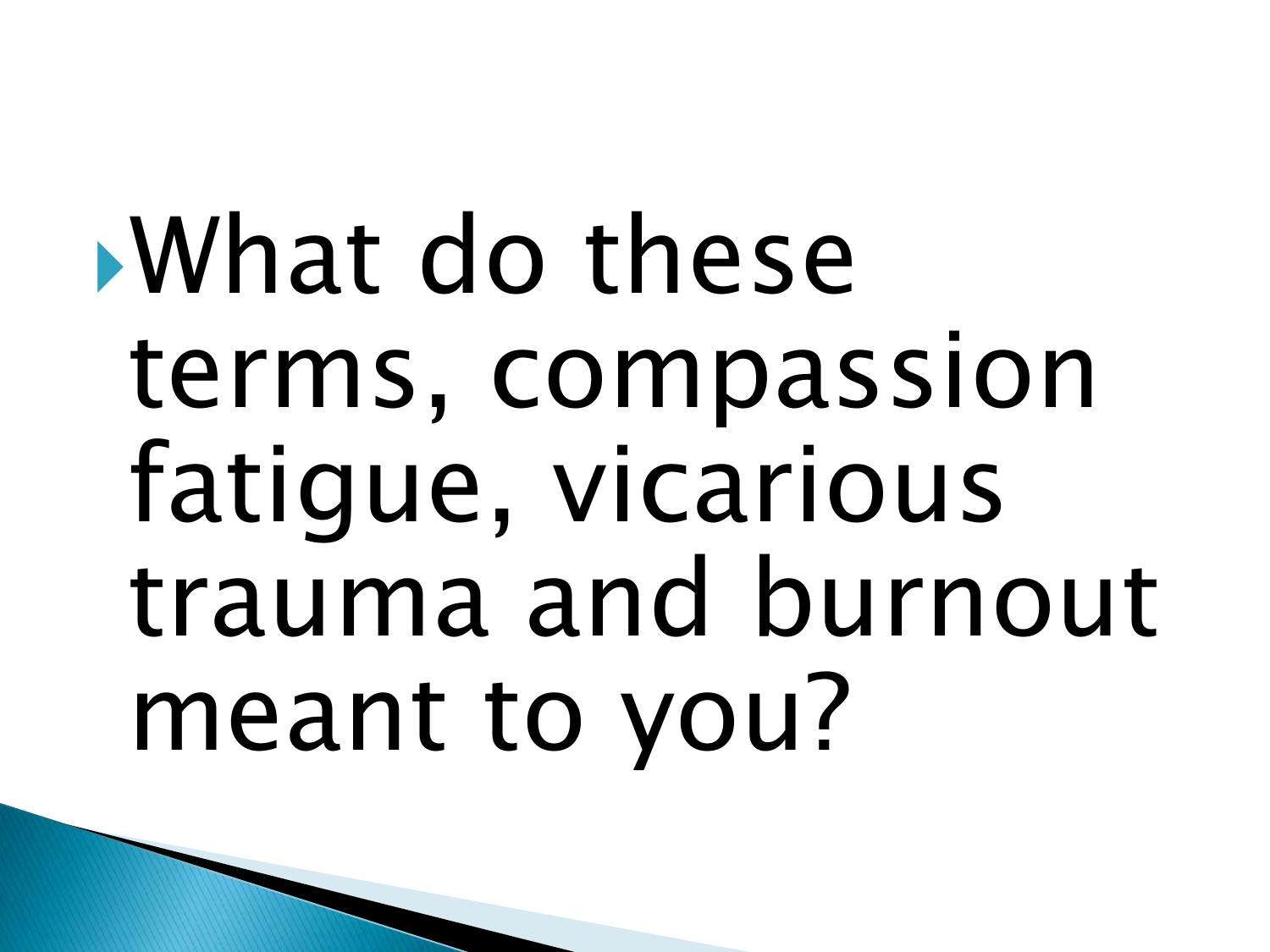No-one said this work would hurt us. Françoise Mathieu **Compassion Fatigue** Workbook describes CF as; "…the profound emotional and physical exhaustion…gradual erosion of all the things that keep us connected to others…our empathy, our hope and our compassion".

11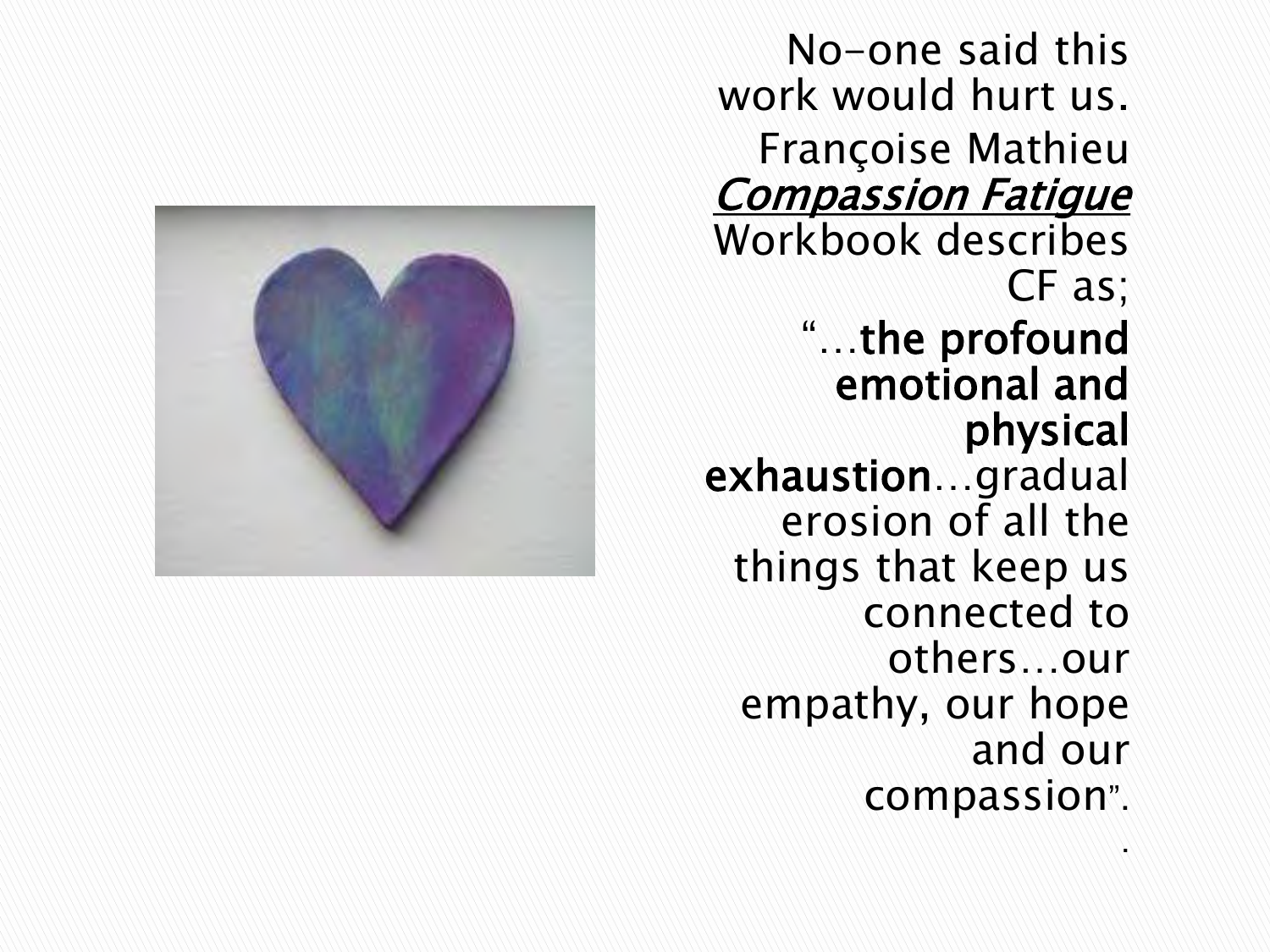*Vicarious trauma* term coined by Pearlman and Saakvitne, described by Françoise as " …the profound shift in world view…beliefs about the world are altered and possibly damaged by repeated exposure to traumatic material…unable to rid ourselves of the images and experiences."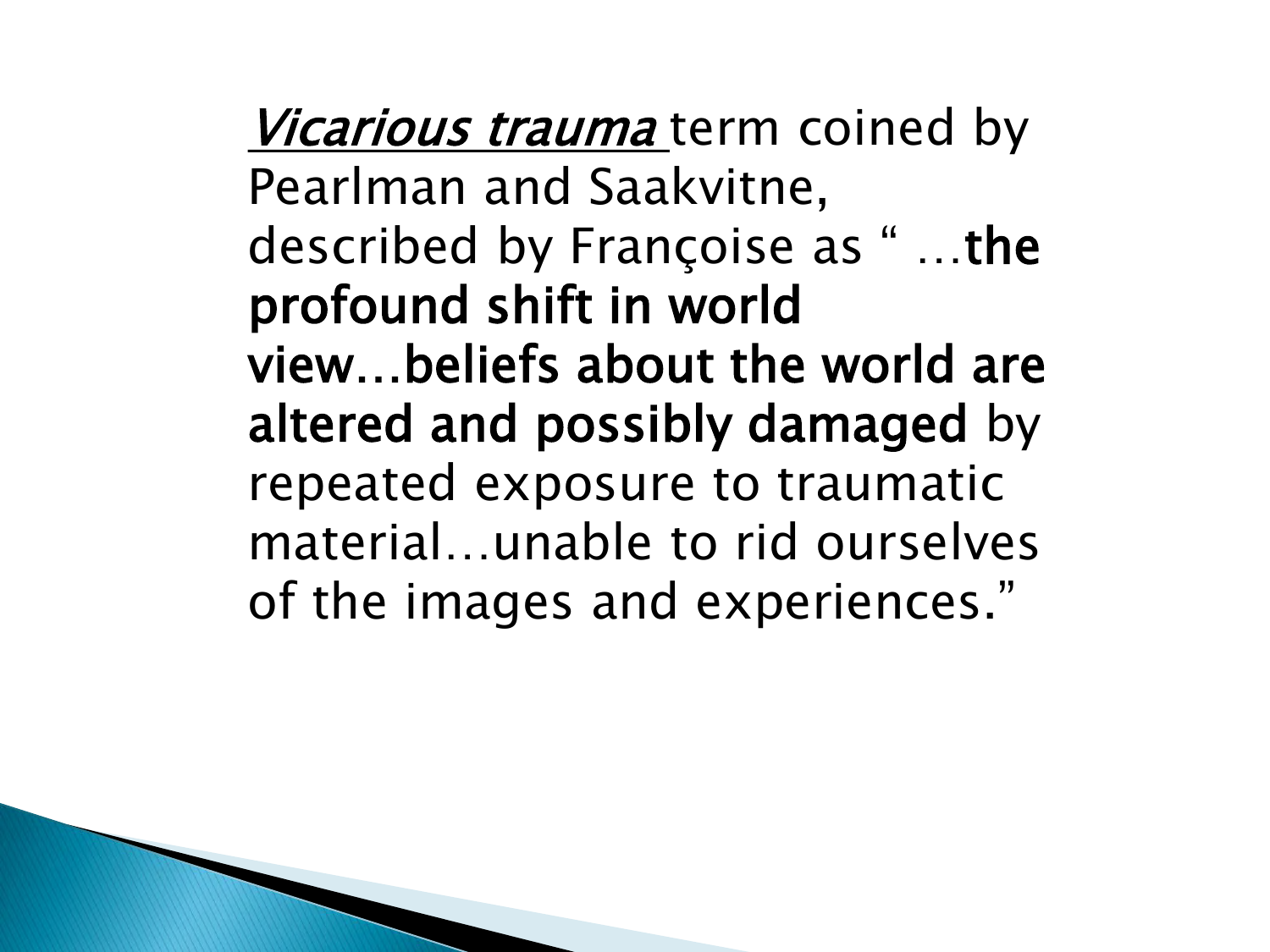# awareness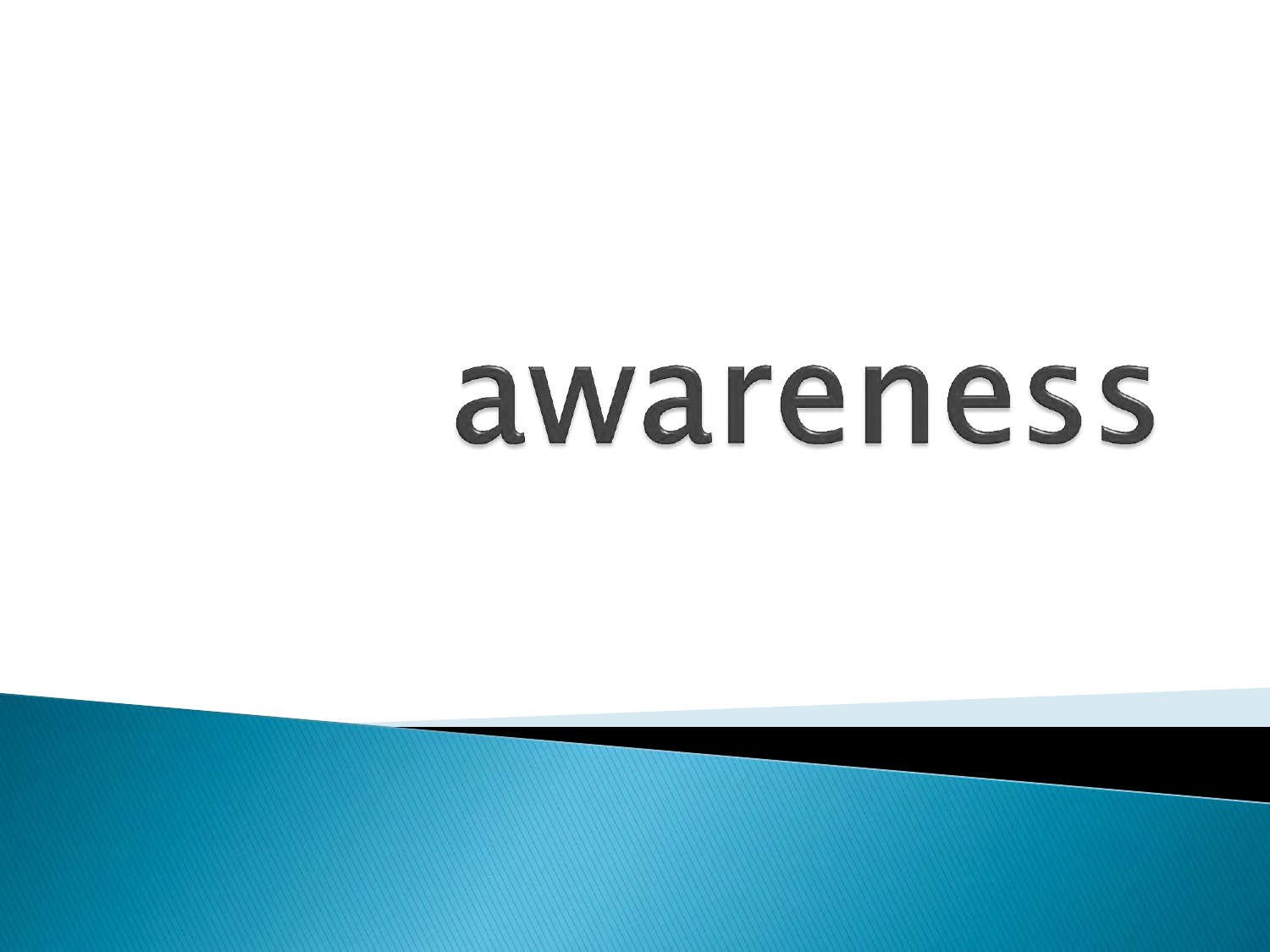# The mind shift

- ▶ self care/staff care changing what we do
- Put yourself at the top of the list. It actually benefits everyone
- It is no longer negotiable
- It is not selfish it is self-fulfilling
- Don't wait for someone else to change something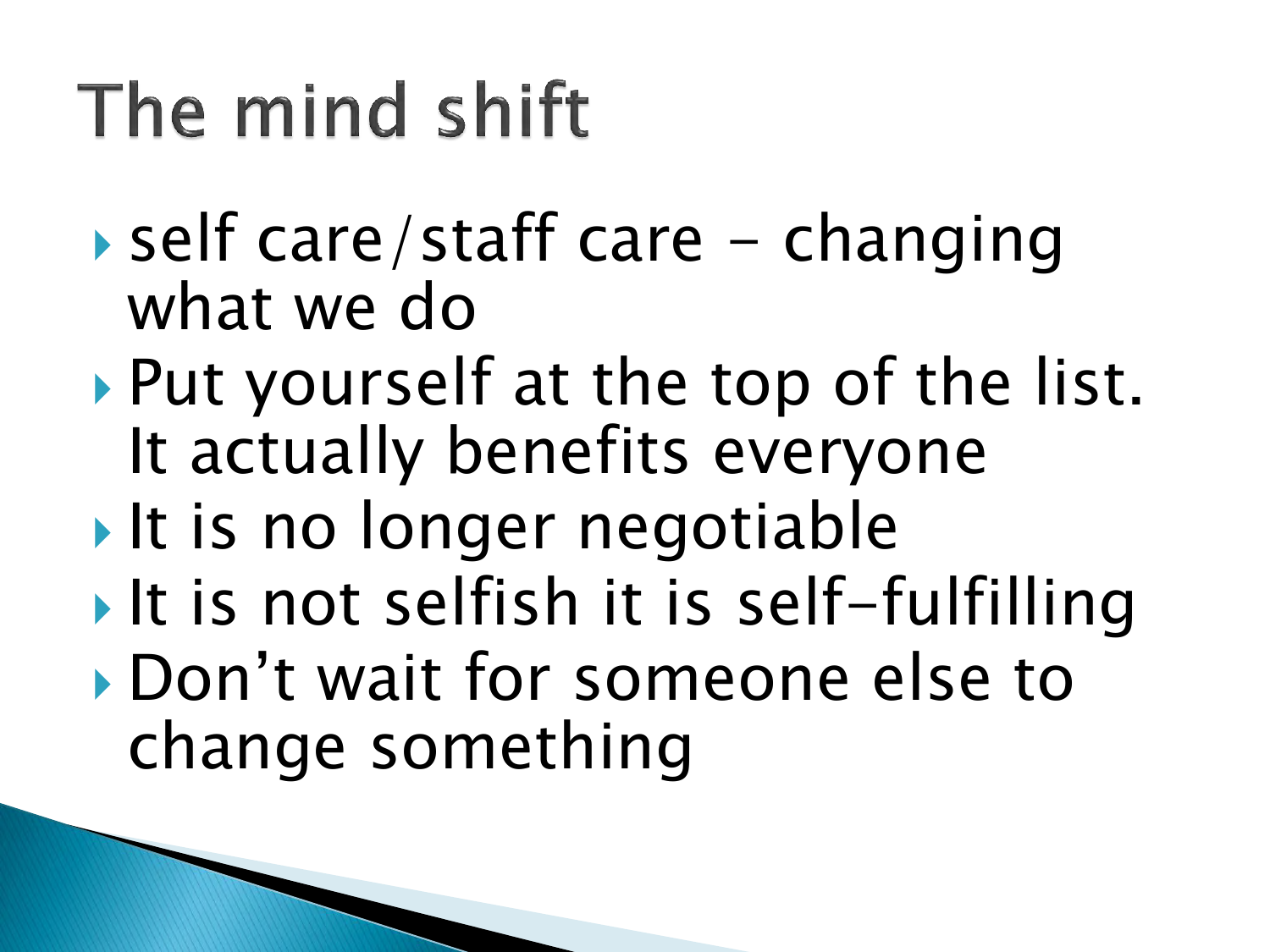# I am 100% responsible for my own life.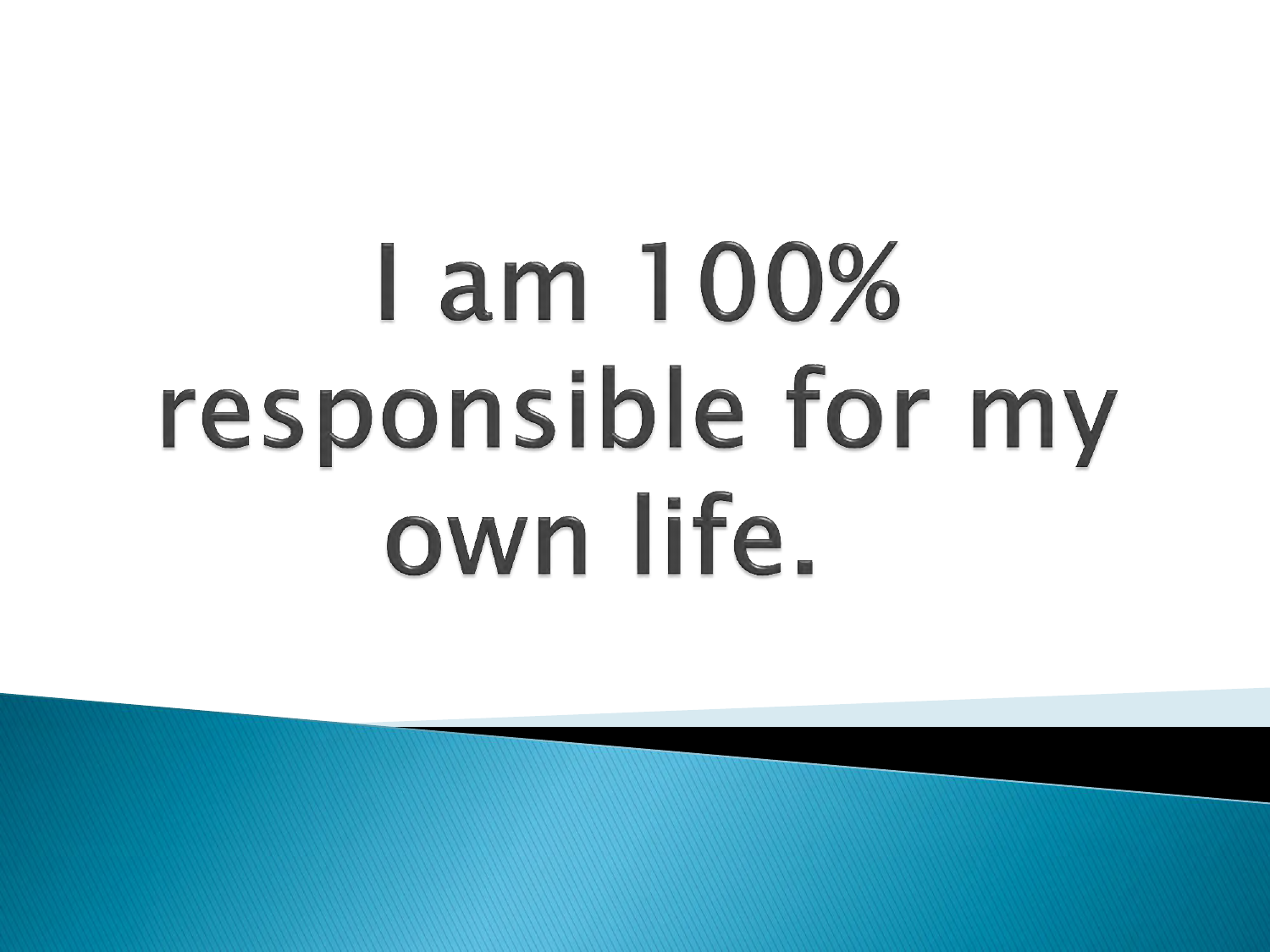## We "reward" ourselves...

Drinking Shopping Gambling **Eating** Too tired to exercise **Smoking**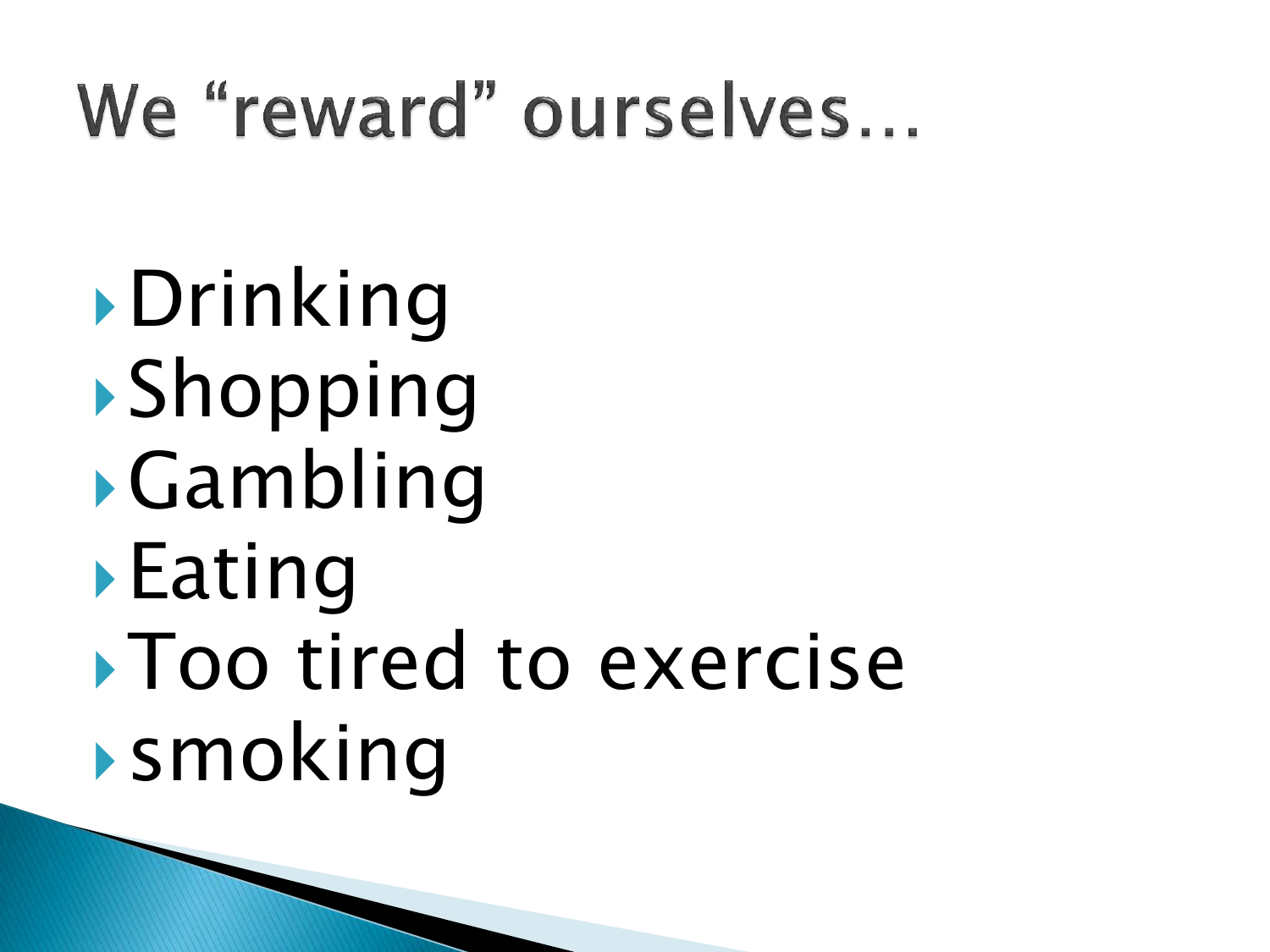#### Our behaviours change... Road rage

- Anxiety
- Weight gain/loss
- Financial problems
- Tardiness passive aggressive behaviours
- **Impatience**
- Poor work habits
- ▶ Chronic worry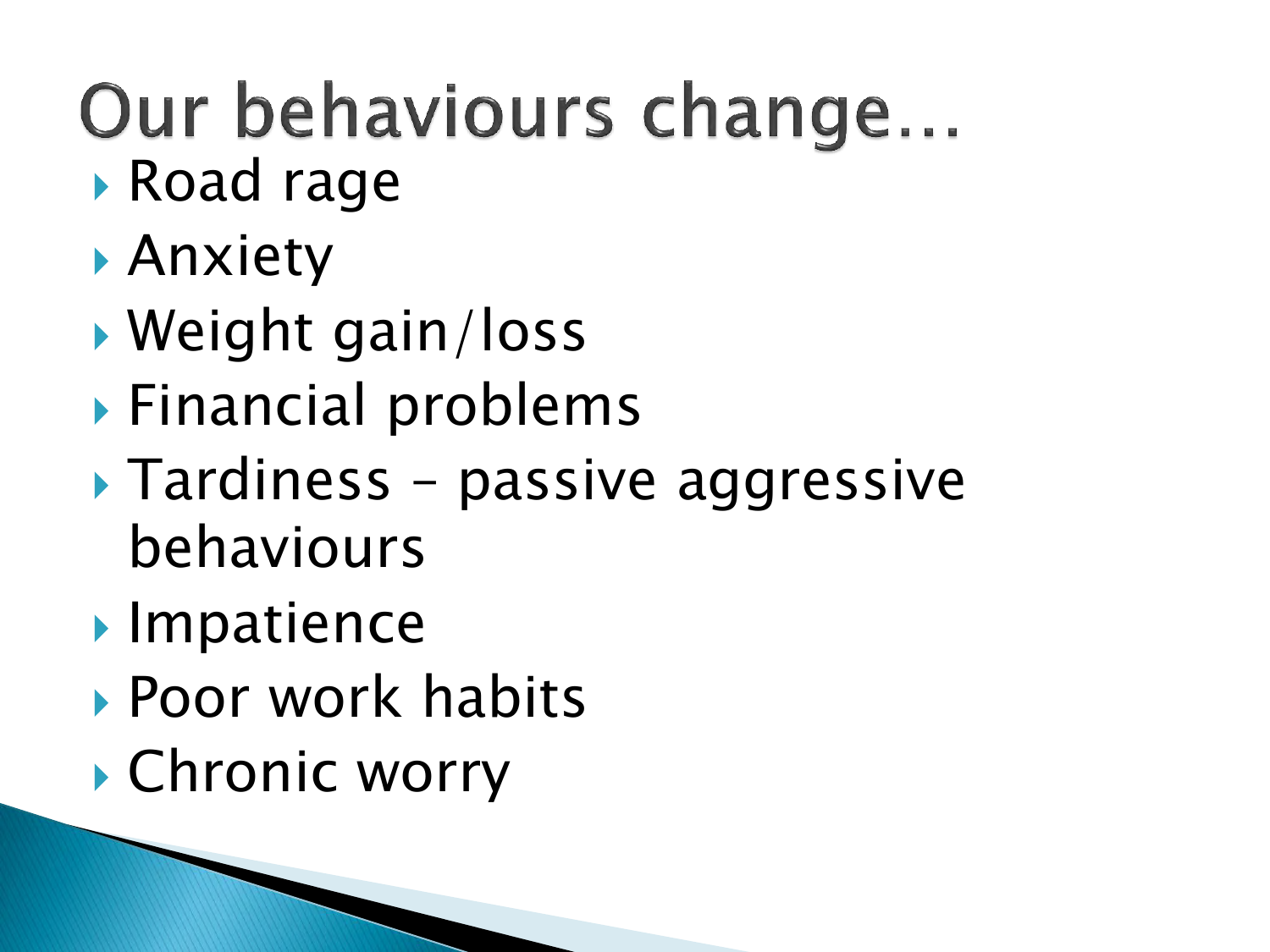# And what appears?...

- Absenteeism
- $\blacktriangleright$  Presenteeism/quit and stay
- Relationship issues
- $\triangleright$  negativity
- Apathy replaces empathy
- Diminished enjoyment
- **Hypersensitivity**
- Resentment
- cynicism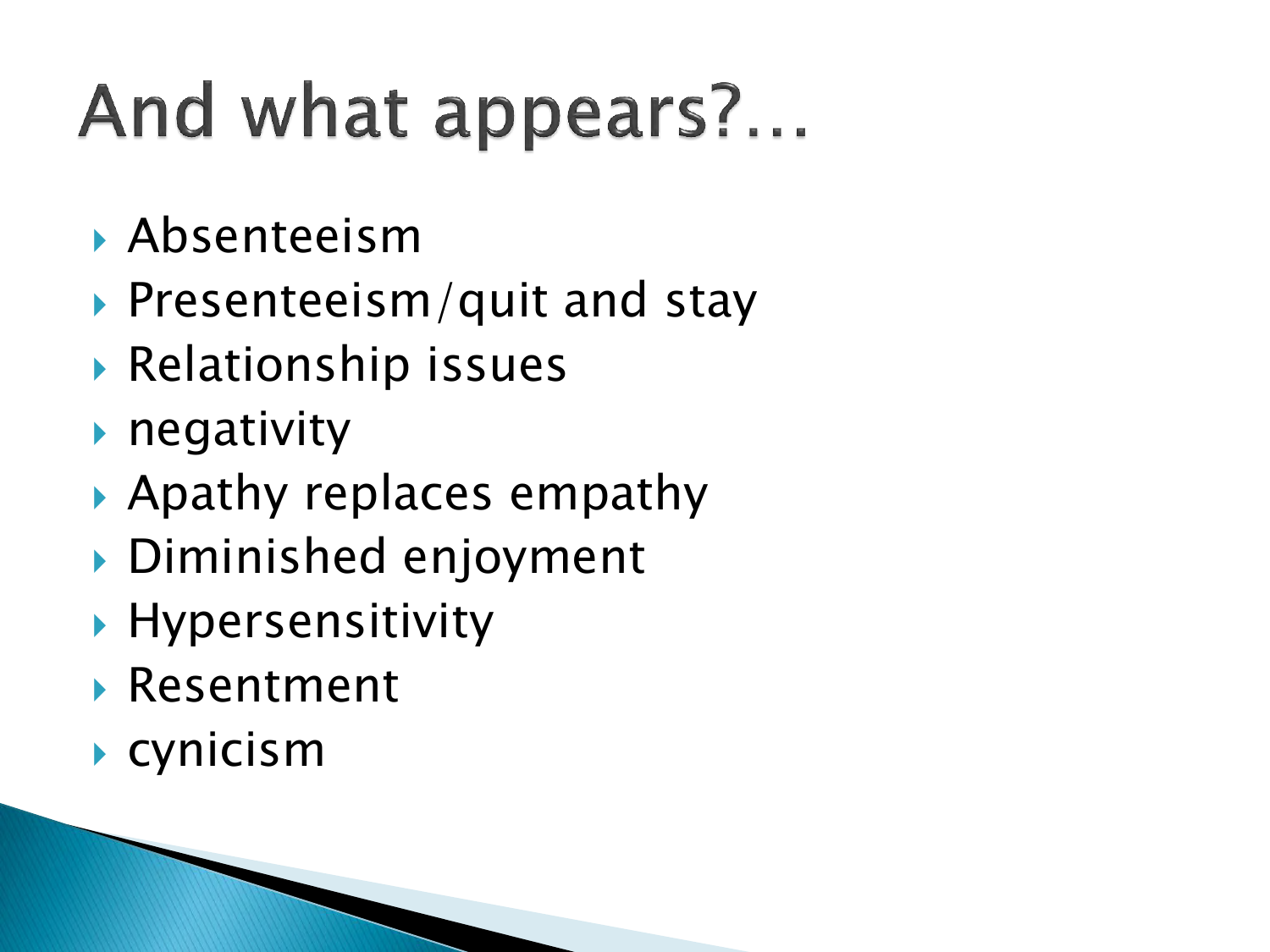# What then shows up...

- Back aches
- $\blacktriangleright$  Headaches/Migraines
- $\triangleright$  IBS
- ▶ Sleep issues
- Strains
- Exhaustion
- ▶ Increased susceptibility to illness
- **Depression**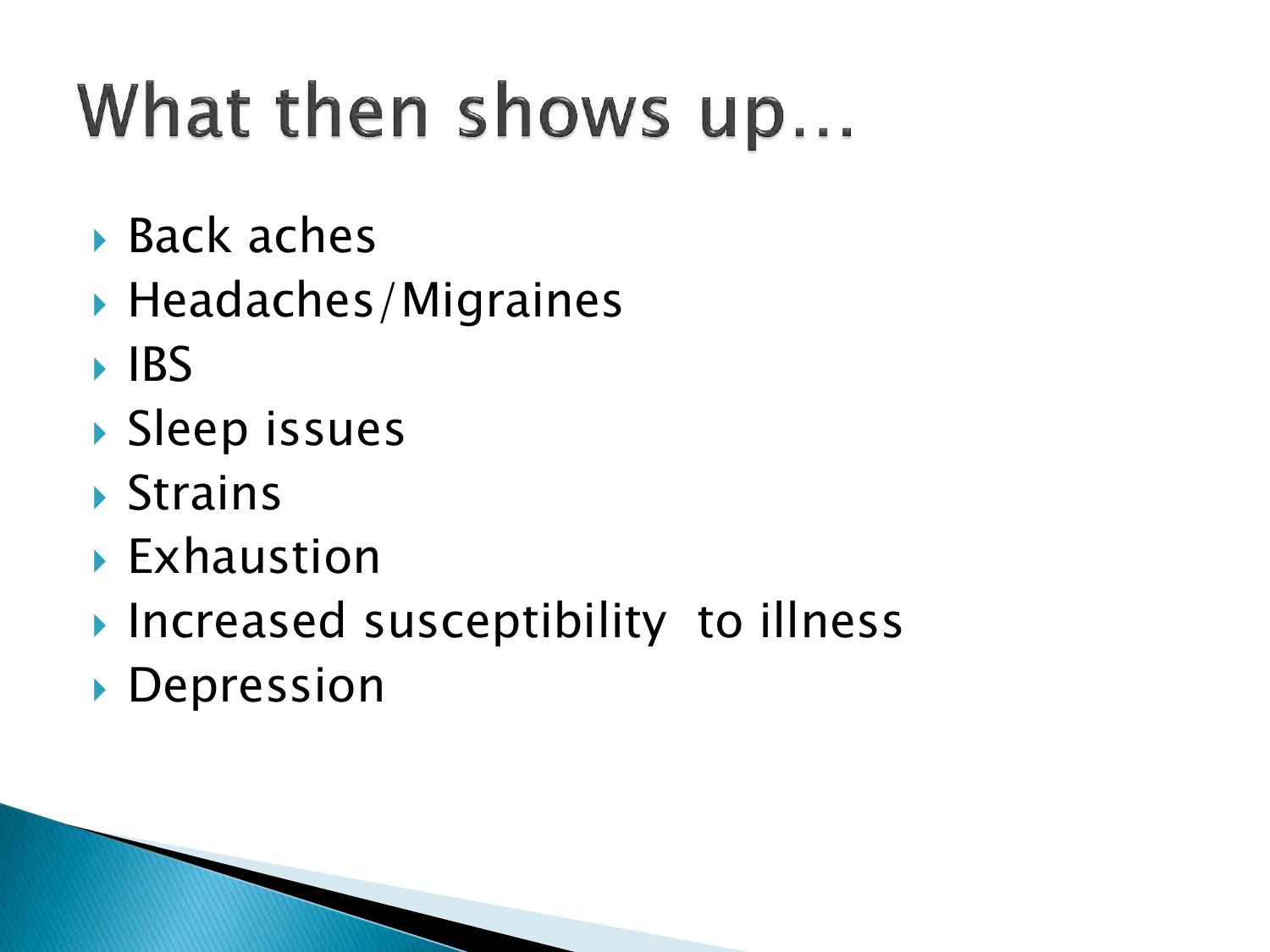The truth will set it will piss Gloria Stronen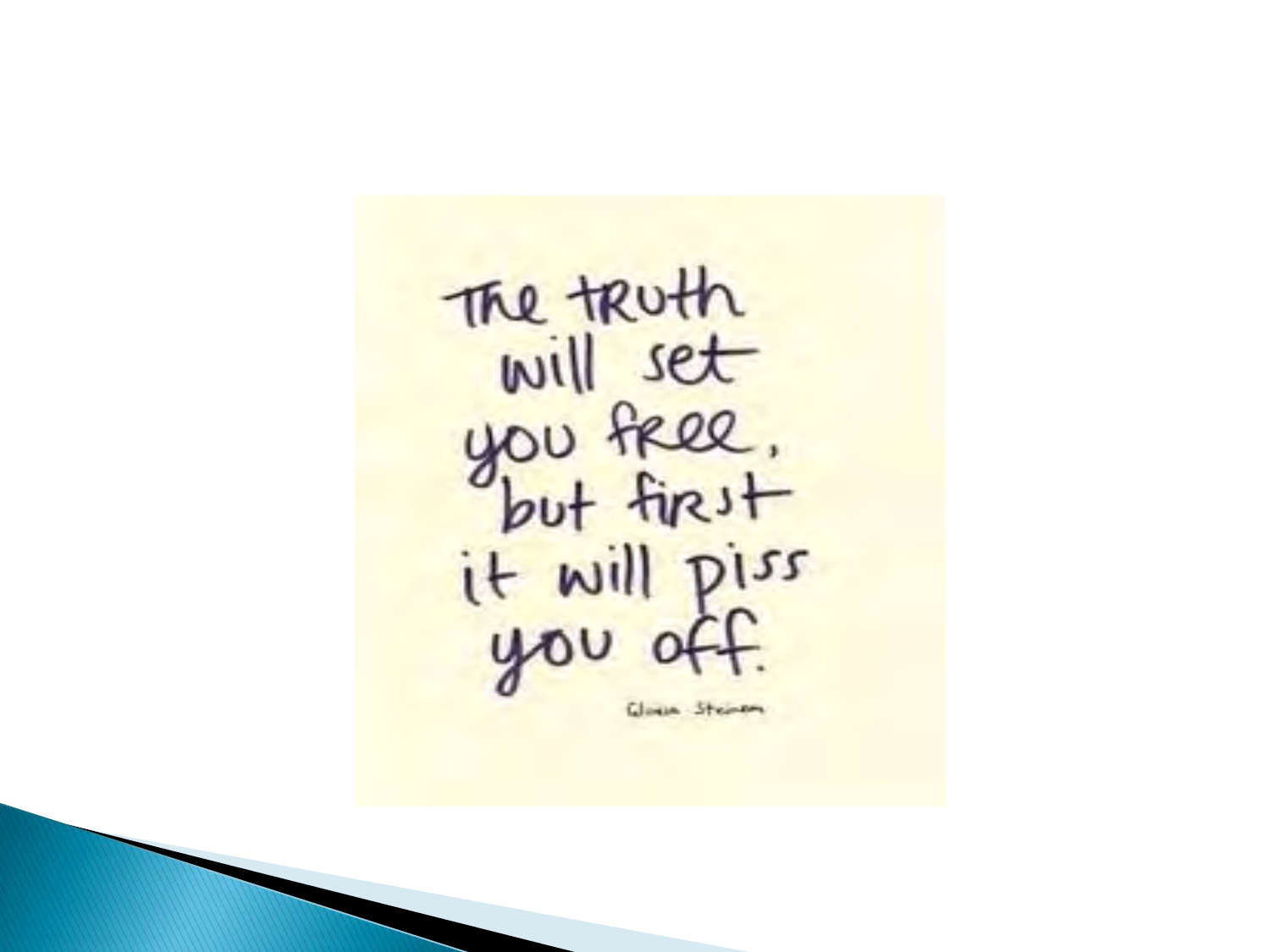# **5 MINUTE EXERCISE**

What signs, symptoms are familiar to you and your agency?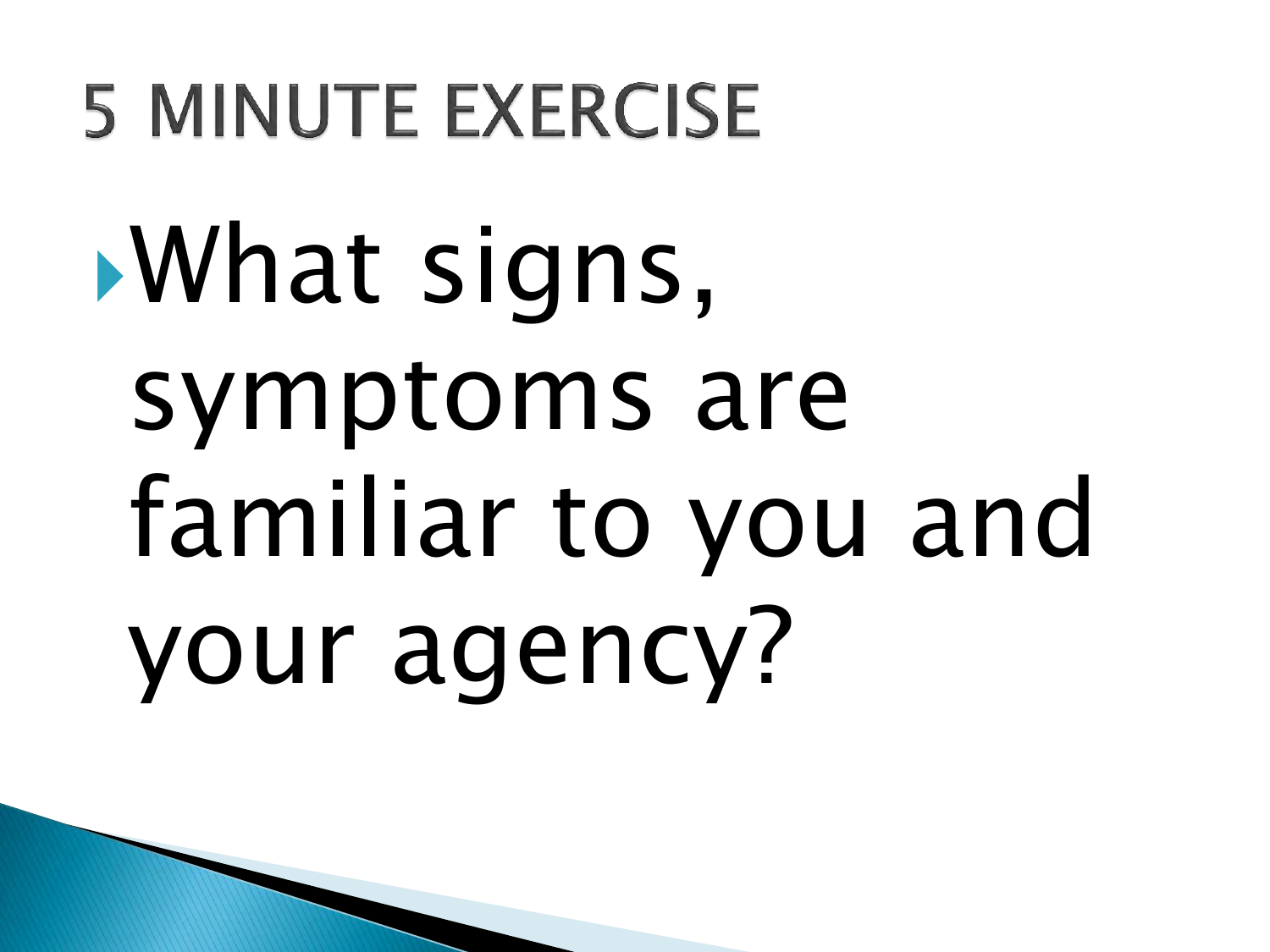# plan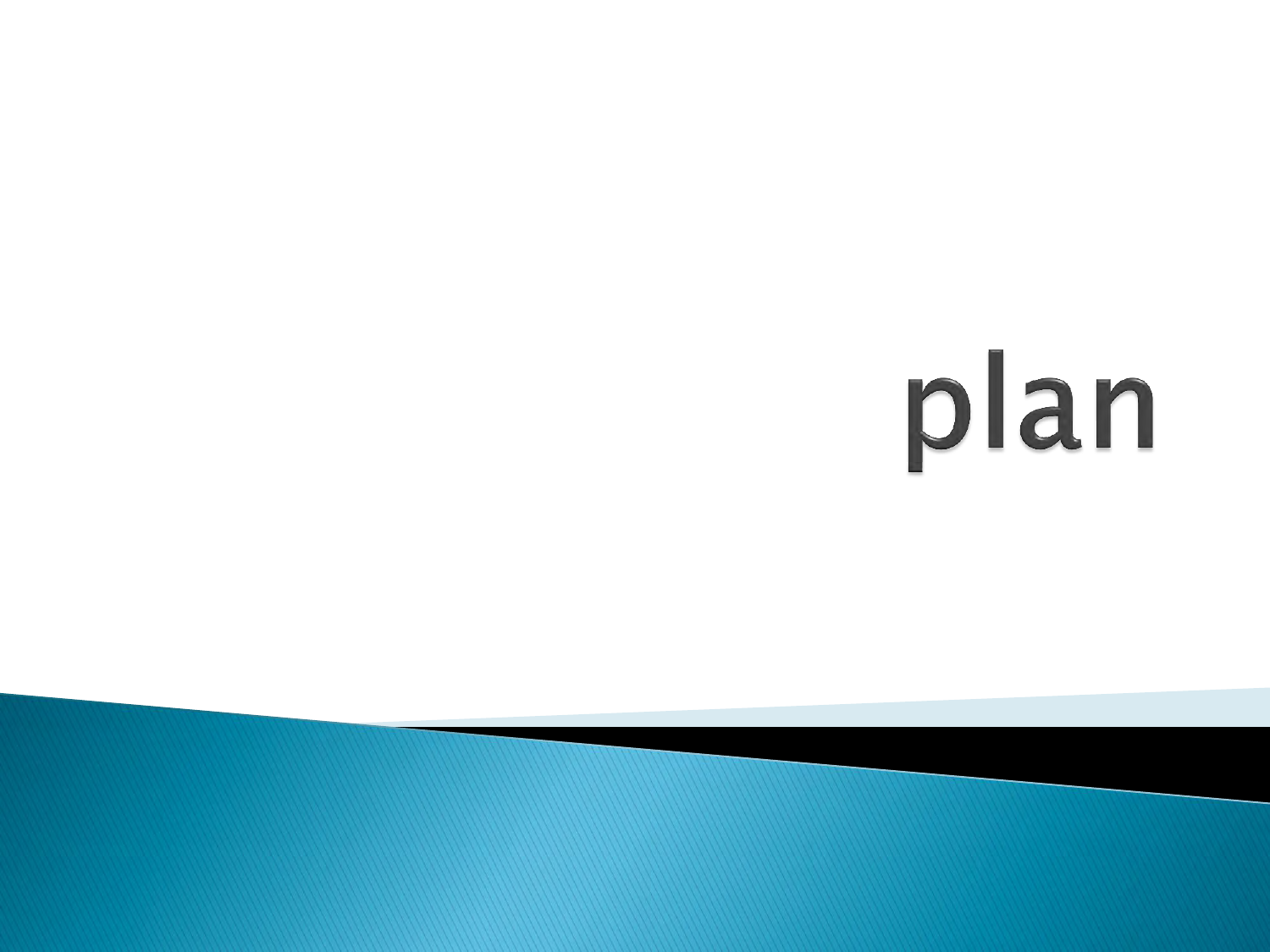## **Reflections**

# Alex Munter said, ``Gov`t policy always lags behind what the community is already doing.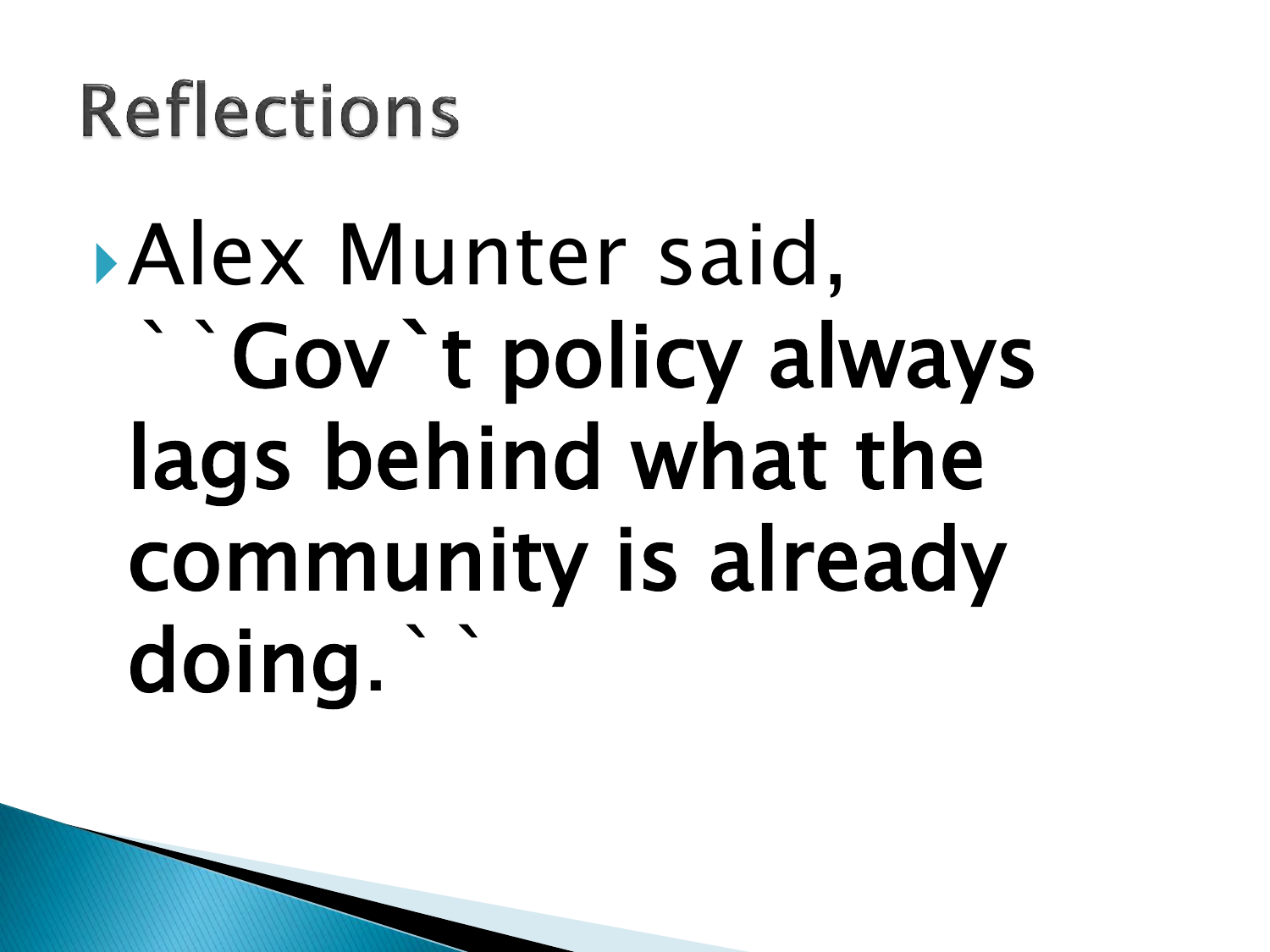# COSTS, COSTS, COSTS

What are the costs of the symptoms of compassion fatigue, vicarious trauma and burnout  $-$ 

- Reduced productivity
- long lunch & whine sessions
- Errors
- Morale and team issues
- So you are already paying for it!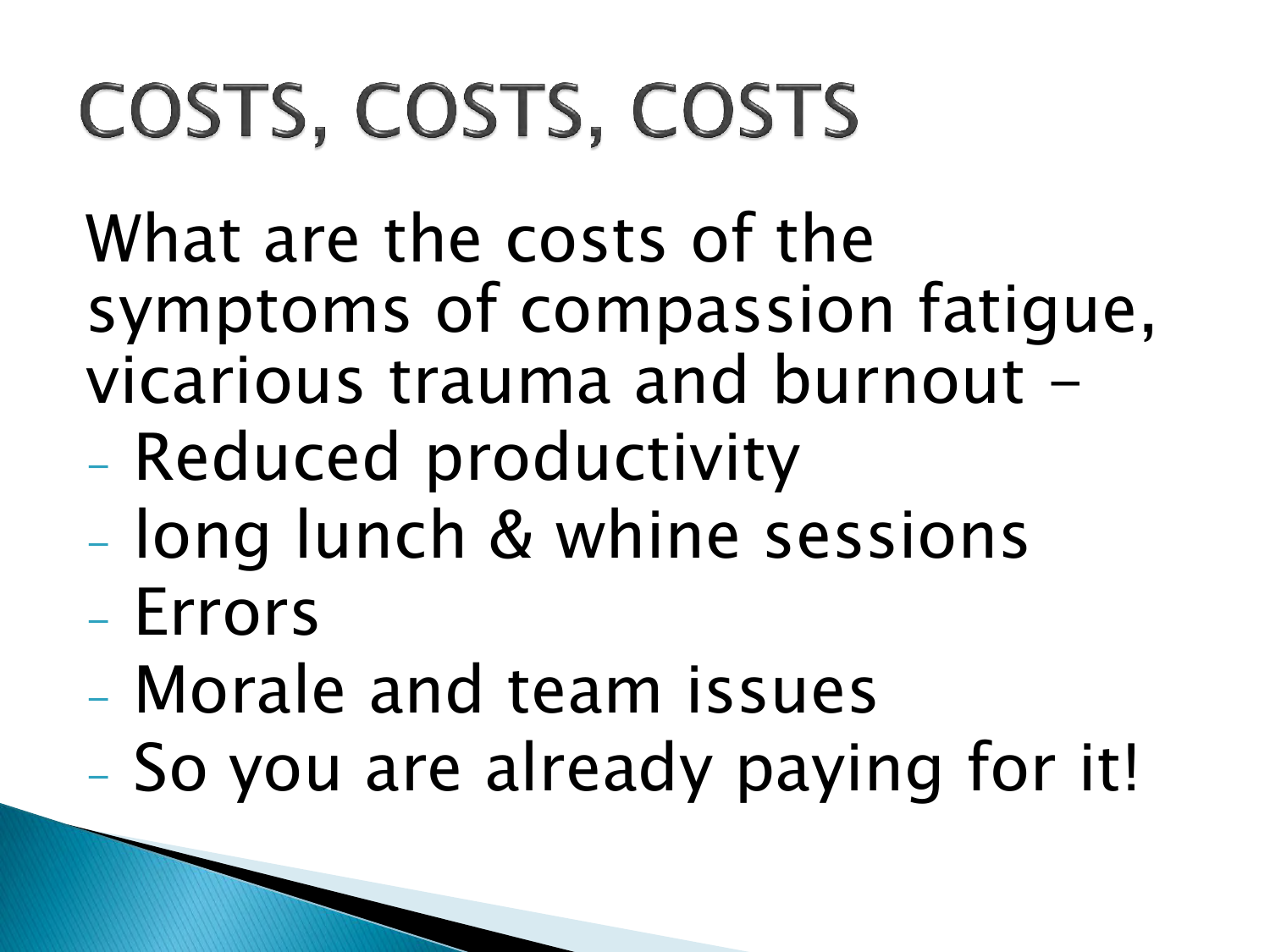## What do we already do well?

"When it's time to change, we must look for bright spots -the first signs that things are working, the first precious A's and B's on our report card. We need to ask ourselves a question that sounds simple but is, in fact, deeply unnatural: What's working and how can we do more of it?" DAN & CHIP HEATH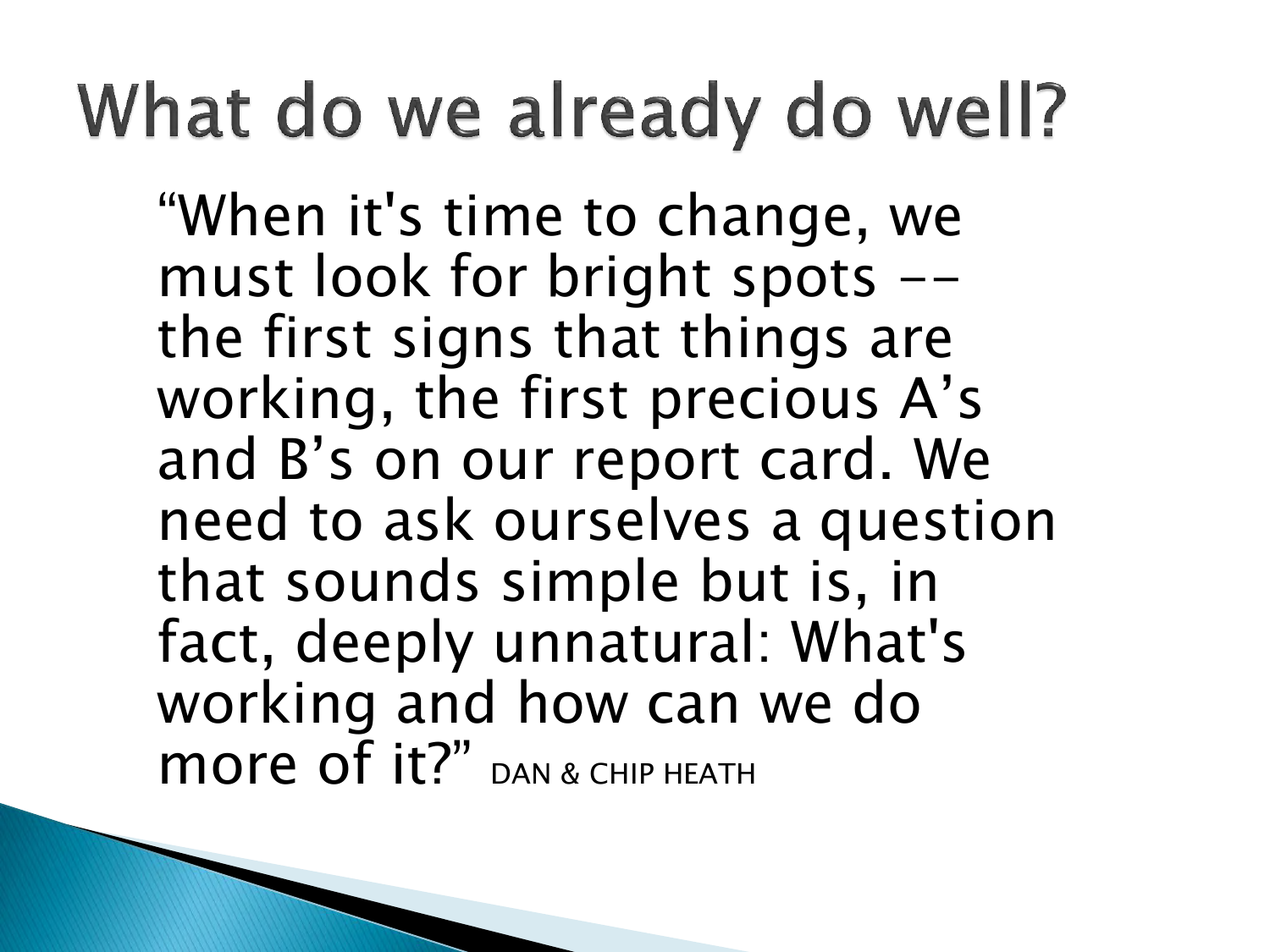# 5 minutes to share what works for self care and staff care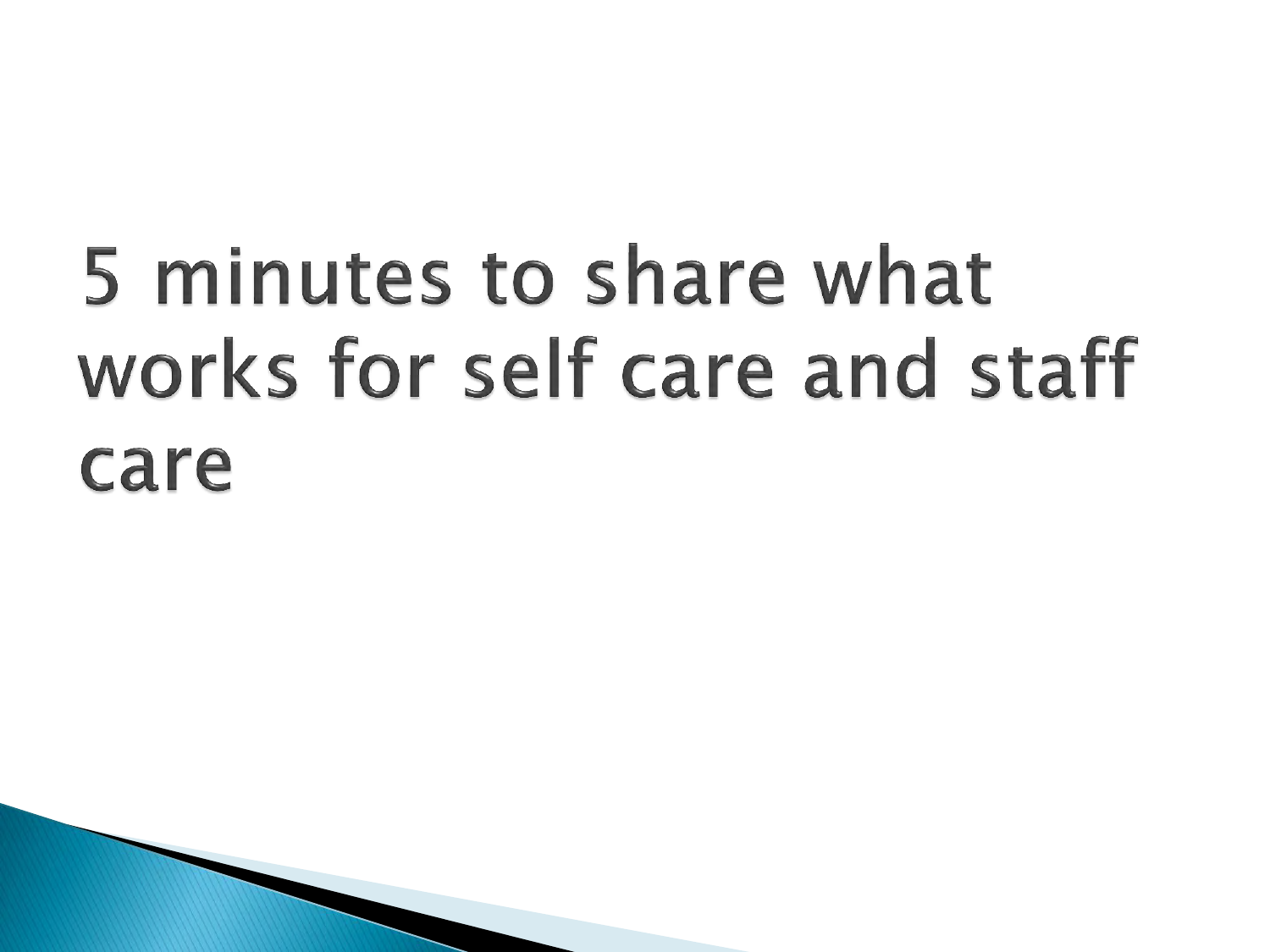# **Professional Quality of Life Scale**

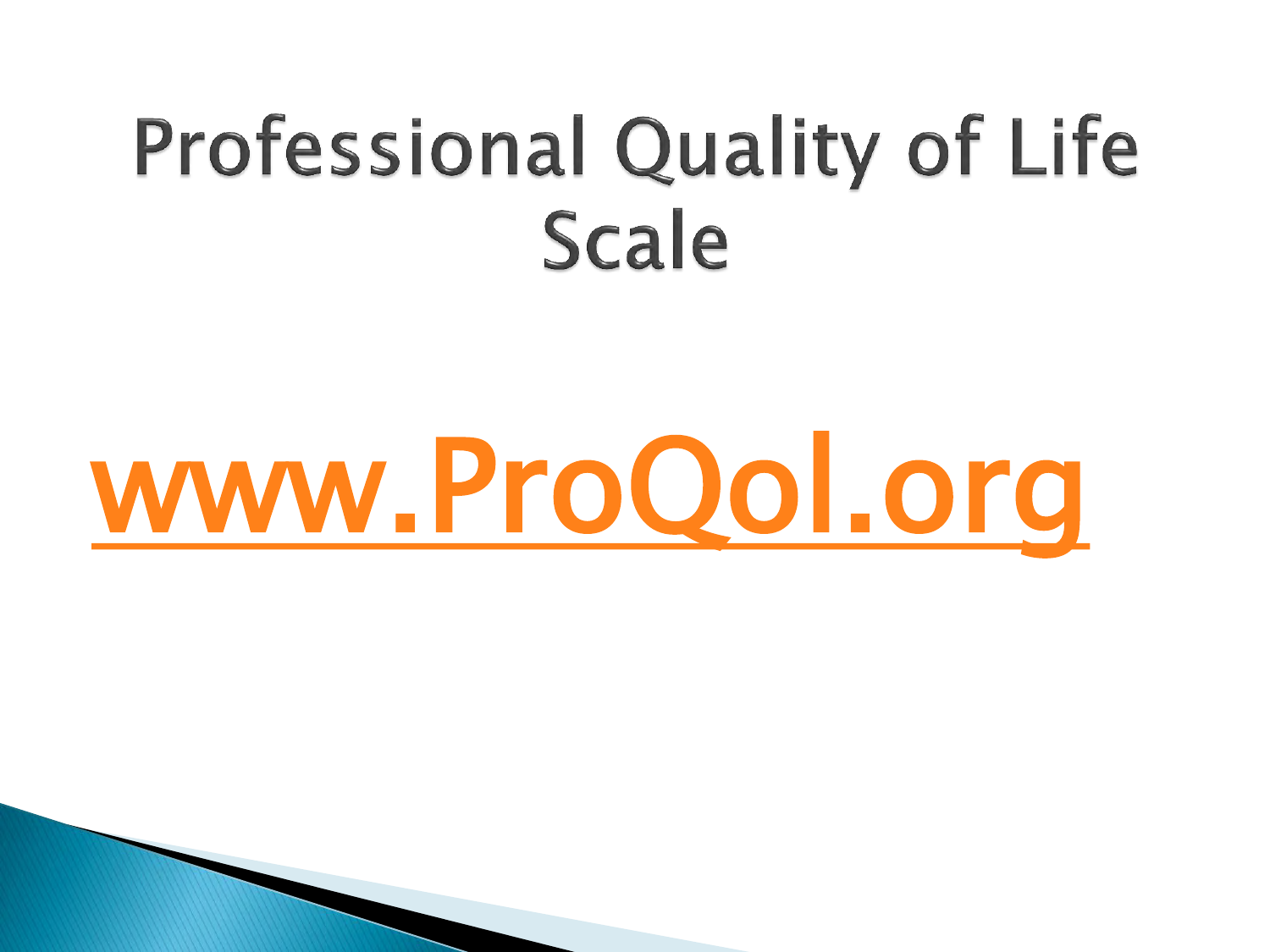# support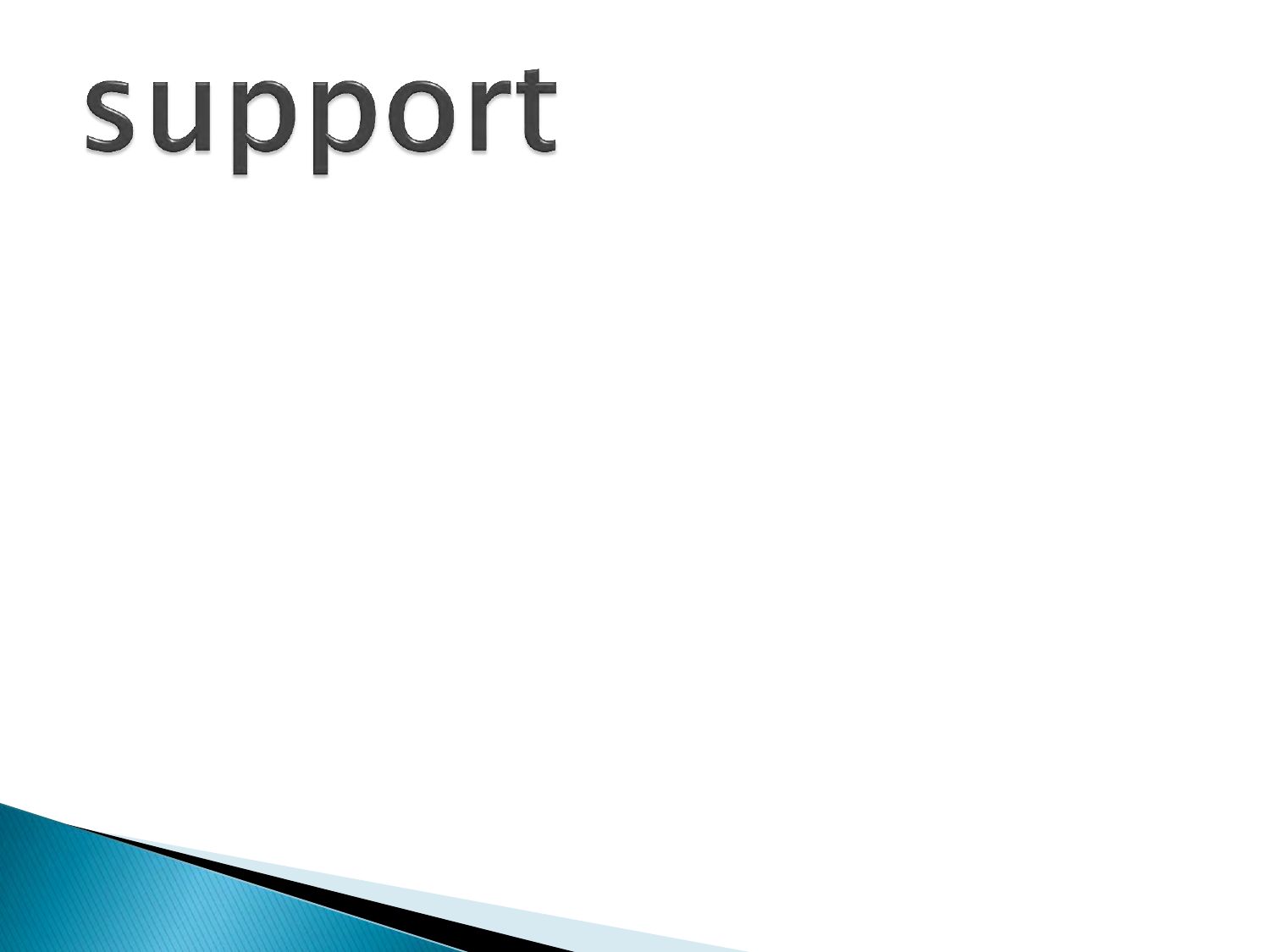## tipsandtools

- www.compassionforyou.vpweb.ca
- Compassion Fatigue Workbook
	- F. Mathieu 2012

[WWW.COMPASSIONFATIGUE.CA](http://www.compassionfatigue.ca/) books, videos, conference

- CSA Psychological Health and Safety in the Workplace - currently voluntary
- [www.notmyselftoday.ca](http://www.notmyselftoday.ca/)
- [www.guardingmindsatwork.ca](http://www.guardingmindsatwork.ca/)
- [www.compassionfatigue.ca](http://www.compassionfatigue.ca/)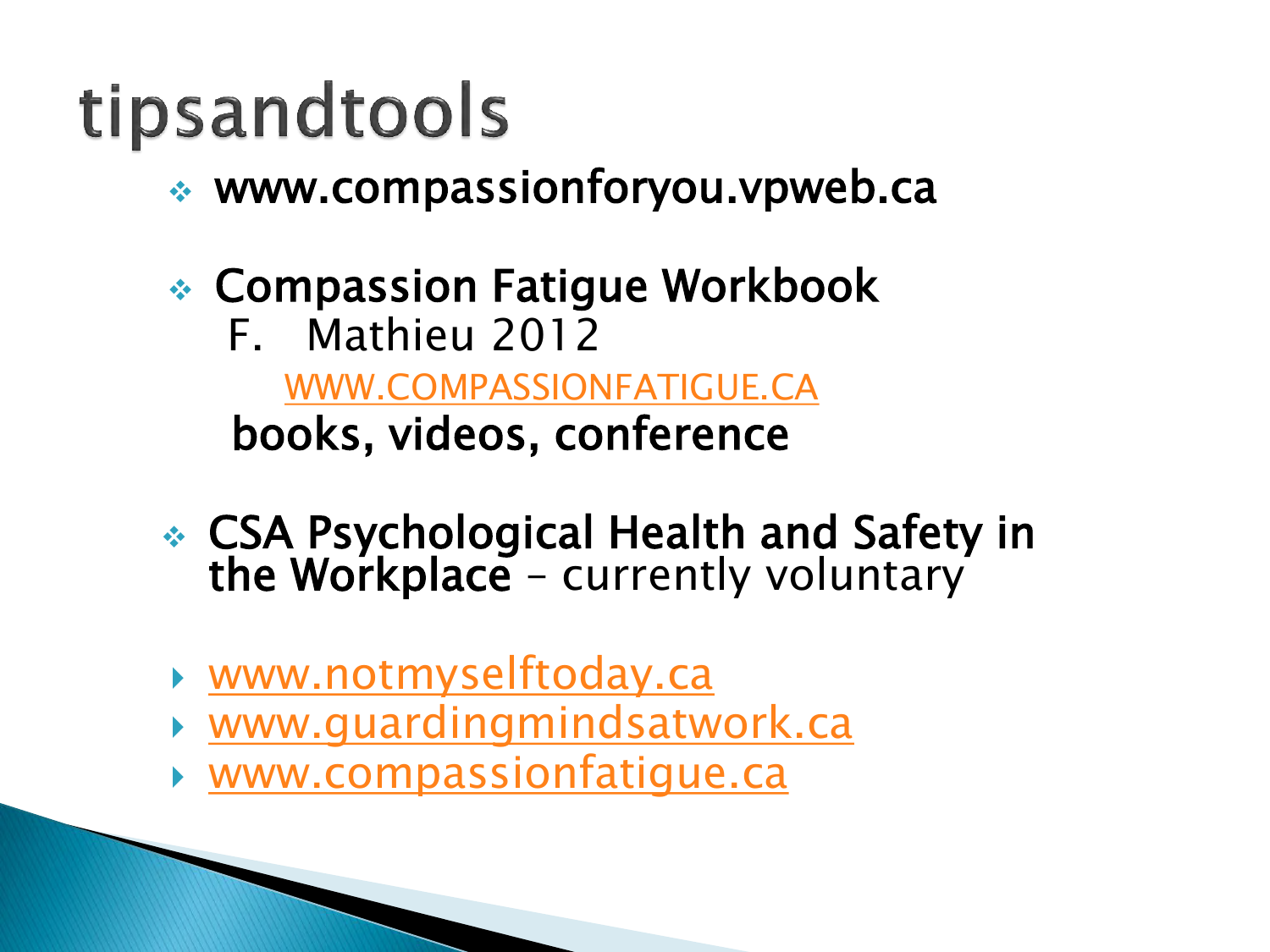### Purpose of our sessions and workshops

- **to raise awareness of the necessity to** protect ourselves and build psychological self care and staff care into policy and procedure
- ▶ Create fun, thoughtful activities
- **Perovide an opportunity for interaction** with others, support and share ideas
- $\triangleright$  identify the small amount of time it can take to feel better

**Example 1 Find ideas to take with you for future** aes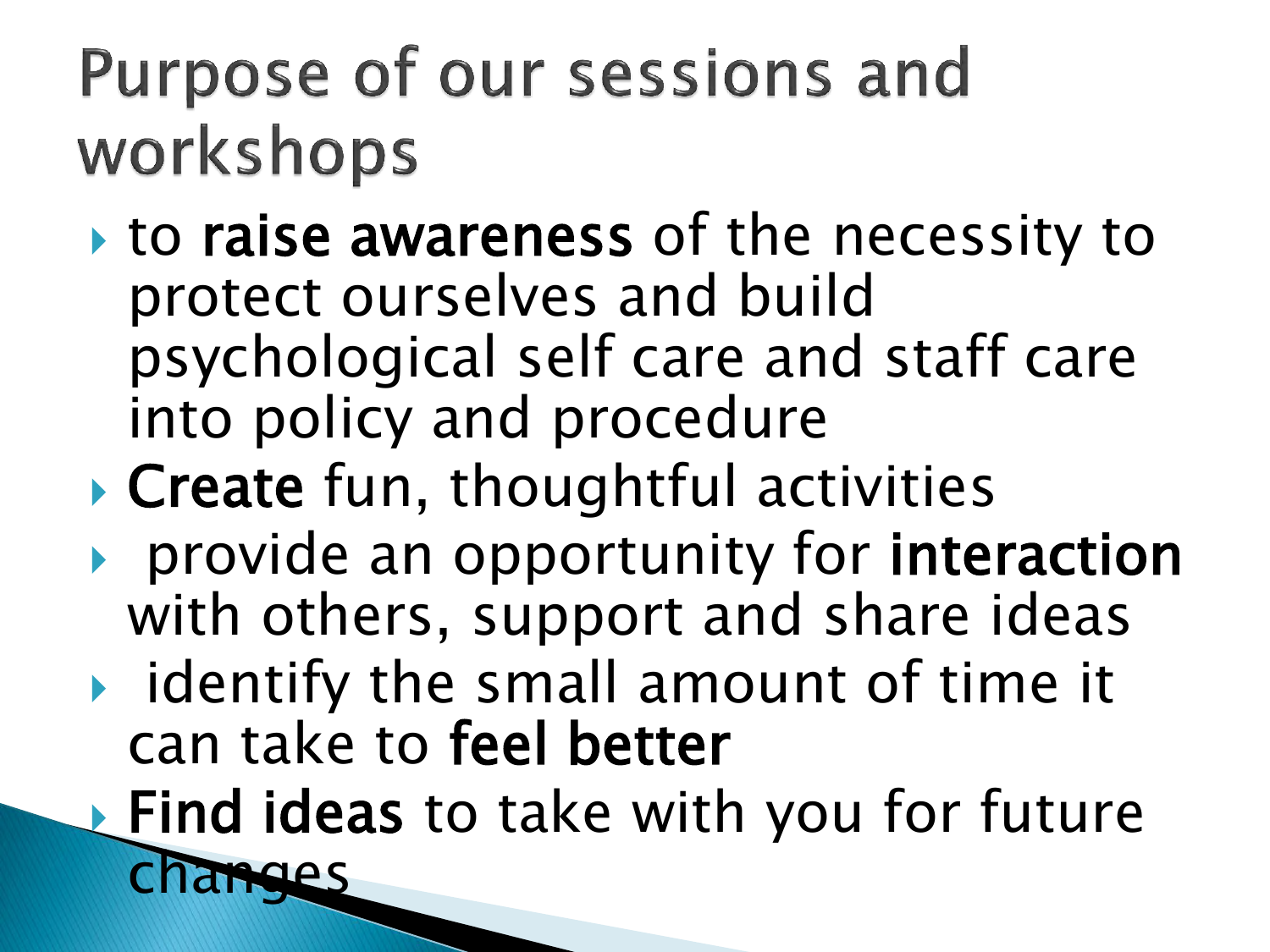# **Compassion for You**

- ▶ Short info sessions to introduce topic to individuals and agencies
- ▶ Walking the Walk workshop as designed by Françoise Mathieu
- ▶ ½ day workshop designed for your agency needs
- ▶ Individual support and resources to start making your own changes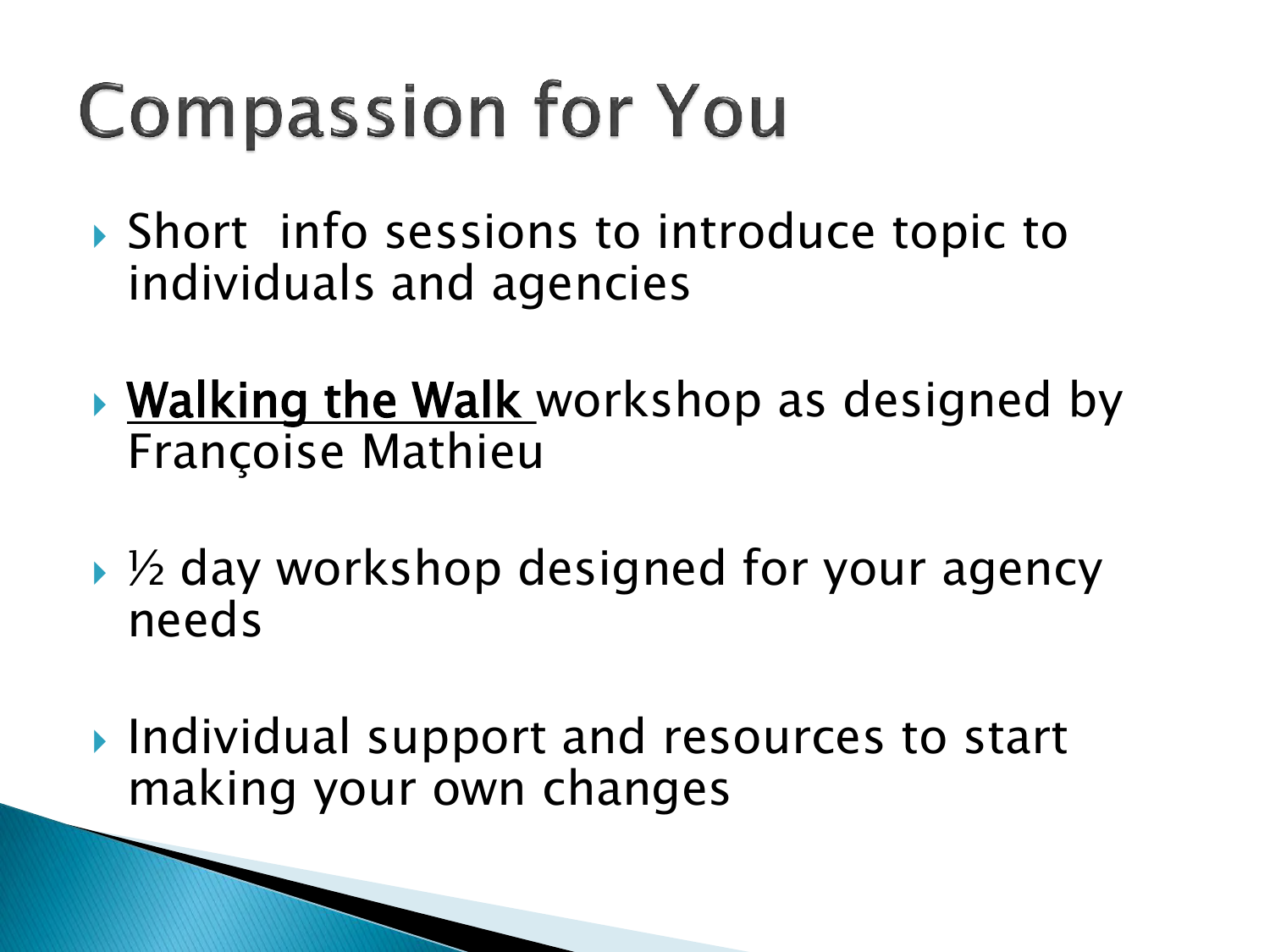## **COMPASSION FATIGUE CONFERENCE**

#### CARE4YOU

- [«](https://compassionfatigue.ca/services/organisational-health/)[»](https://compassionfatigue.ca/services/webinars/)The Fourth Annual Conference on Compassion Fatigue June 2-4, 2014 Four Points Hotel - Kingston, Ontario.
- ▶ Hosted by Françoise Mathieu, Compassion Fatigue Solutions, Kingston ON
- Also provides workshops, webinars, resources in both French and English
- [www.compassionfatigue.ca](http://www.compassionfatigue.ca/) for more information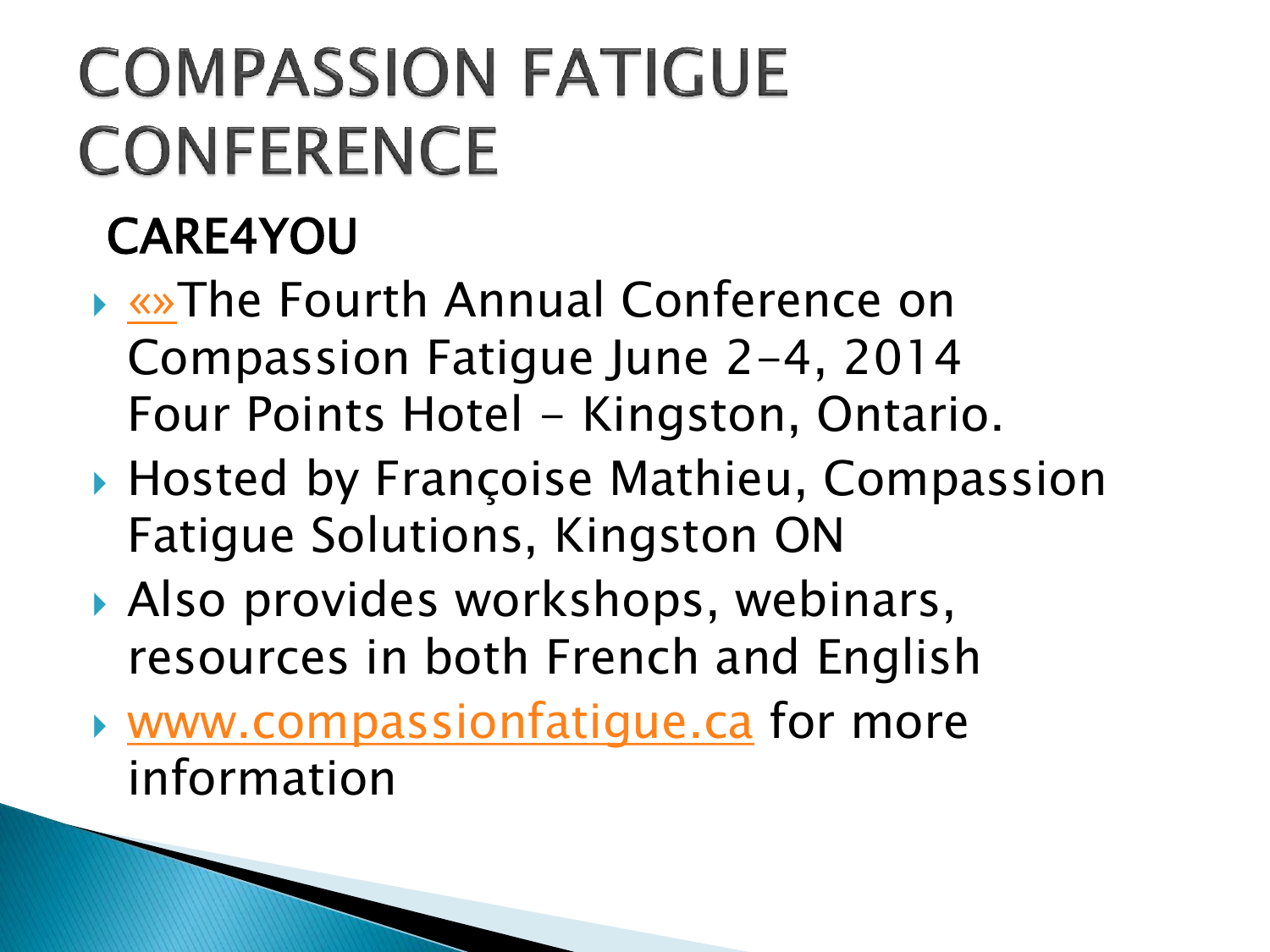## KEEP THE CONVERSATION GOING;

- **TEAM MEETINGS**
- **LUNCH AND LEARNS**
- CONFERENCES

**The Common Street, Inc.** 

EAP RESOURCES

BENEFIT PROGRAMS – counselling, health supports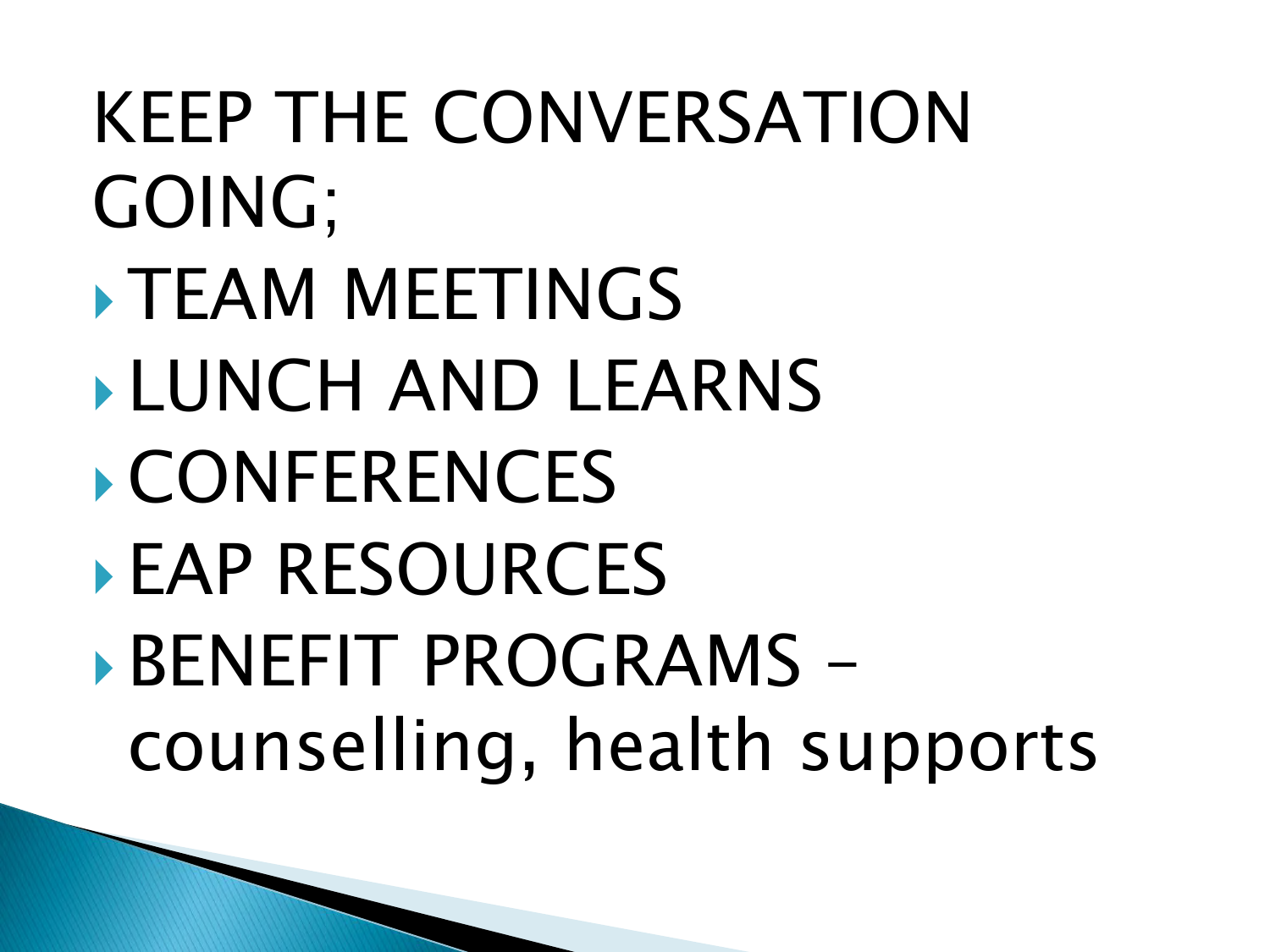# **WHAT CAN I CHANGE TODAY?**

- $\triangleright$  Harm reduction one less still counts drink, cigs, doughnut, coffee
- **Fig.** immediately reduce stress hormone cortisol
	- 3 ways
- ▶ smell the roses / aromatherapy
- ▶ Say yes...or no
- Remind yourself…you have enough, you do enough, you are enough